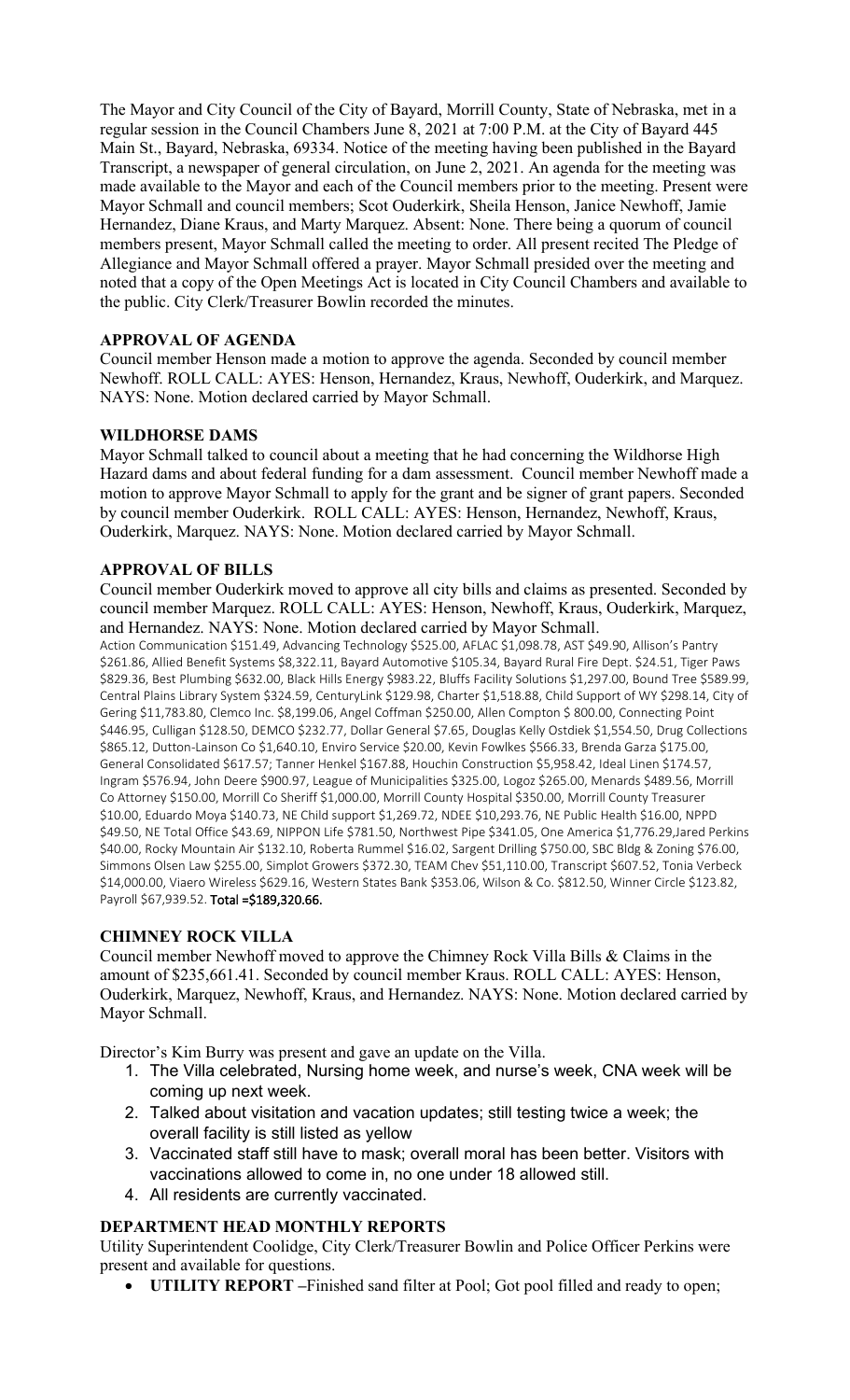Bladed Streets & alleys; Line locates; Mowed lots & ditch banks; and took care of meter orders.

- **PARK REPORT –** Mowing Grass; Fertilized the parks & sprayed for weeds; Two Seasonal employees working now; John Deere mower broke down and had to go to be fixed was without a mower for days.
- **POLICE REPORT** 55 assist the public; 26 assist other agencies; 1 accident investigations; 4 citation violation; 52 warning violations; 18 complaints.
- **LIBRARY REPORT** There were 413 books checked out, the computer was used 32 times, 89 books checked out through overdrive, Summer Reading started June first with magic show and snowy bus in the park; Received \$575 in summer reading donations; Fiber is installed, will be hooked up in July; Theatre West will be performing June 24.
- **OFFICE REPORT –** Monthly Reports; Bank Recons; Payroll; New articles for Website; Update Ordinances; EPA Brownfield assessments continued; Cleaning back room.

### **CONSENT AGENDA**

Council member Newhoff moved to approve the consent agenda which included minutes from May 11th regular meeting; Treasurer's reports, operational budget, and new hires & salary changes - Riley Hopkins Jr. Lifeguard-\$10.00, Kalista Todd-Hopkins Jr. Lifeguard - \$10.00 April Fire Dept. Minutes and Roster. Seconded by council member Henson. ROLL CALL: AYES: Henson, Newhoff, Kraus, Ouderkirk, Marquez, Hernandez. NAYS: None. Motion declared carried by Mayor Schmall.

### **UTILITY BOX**

Council member Newhoff moved to approve the purchase of a utility box for the new 2014 Dodge Pickup from LCL Truck Equipment in the amount of \$9,655.00. Seconded by council member Ouderkirk. ROLL CALL: AYES: Henson, Hernandez, Kraus, Marquez, Newhoff, and Ouderkirk. NAYS: None. Motion declared carried by Mayor Schmall.

### **STREET PROJECTS**

Council Member Newhoff made a motion to have Utility Superintendent Coolidge communicate with MC Schaff to get some prices for road projects by next meeting. Seconded by council member Ouderkirk. ROLL CALL: AYES: Henson, Ouderkirk, Marquez, Kraus, Newhoff, and Hernandez. NAYS: None. Motion declared carried by Mayor Schmall.

### **FIGGENS FIELD**

Council member Kraus made a motion to purchase in-field mix to change Figgens Field to a dirt in-field for softball in the amount of \$11,785.00; but wants the work to be deferred until fall after more talks with the school and baseball organization. Seconded by council member Newhoff. ROLL CALL: AYES: Henson, Ouderkirk, Marquez, Kraus, Newhoff, and Hernandez. NAYS: None. Motion declared carried by Mayor Schmall.

### **MOWER FOR PARKS**

Council Member Ouderkirk made a motion to approve the purchase of a new mower for the parks not to exceed \$18,000.00. Seconded by council member Marquez. ROLL CALL: AYES: Henson, Ouderkirk, Marquez, Hernandez. NAYS: None. Motion declared carried by Mayor Schmall.

### **POOL FENCE**

Council member Newhoff moved to approve the purchase and installation of fencing at the swimming pool in the amount of \$2,001.73. Seconded by council member Henson. ROLL CALL: AYES: Henson, Ouderkirk, Marquez, Kraus, Newhoff, and, Hernandez. NAYS: None. Motion declared carried by Mayor Schmall.

### **SENIOR CENTER**

Council Member Ouderkirk made a motion to approve the repair to the rear of the Senior Center from Gali Masonry in the amount of \$22,200.00. Seconded by council member Newhoff. ROLL CALL: AYES: Henson, Ouderkirk, Marquez, Newhoff, Kraus, and, Hernandez. NAYS: None. Motion declared carried by Mayor Schmall.